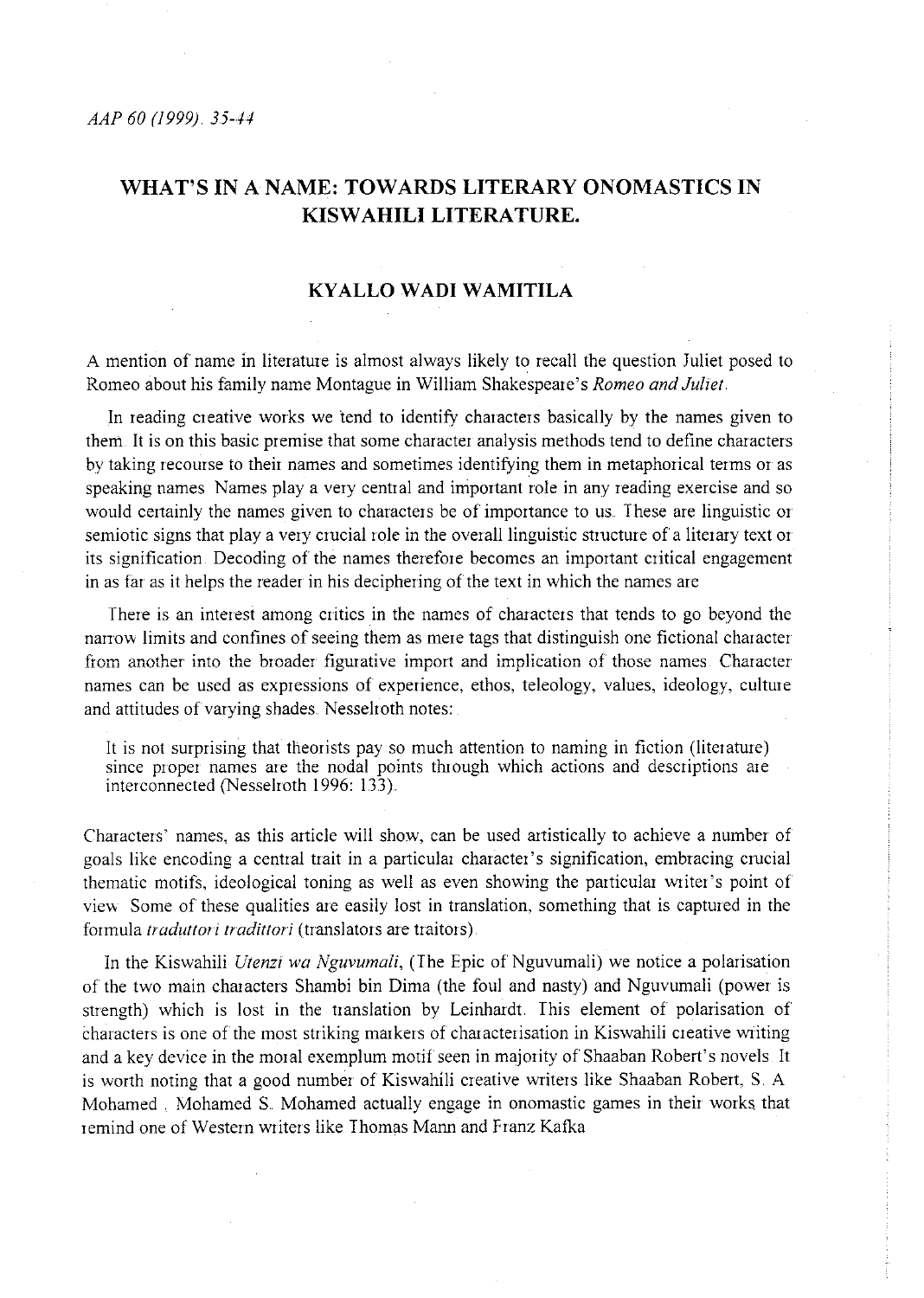# 36 KYALLO W. WAMIIILA

One of the piimary premises of this essay is the realisation that some characters' names besides individualising the characters, have important semantic, pragmatic, allusive and symbolic import that must be seen in the perspective of the overall structure of a particular work. Implicit in this is the classical or Sense theory of proper names that sees a name as naming by describing the object it names This is in contradistinction to non-sense theory that argues that names represent or stand for objects or referents and nothing more The central thesis in this essay will be that names in Kiswahili literature are not just merely deictic but rather have specific meaning that integrates character into its fictional life, and that can also imprison it there (See Bal, 1985: 73).

The names we come across in reading Kiswahili literature are usually full proper names We however have instances of hypocoristic forms, where there are variants normally through abbreviations, reduplication addition of diminutive suffix. We have an example of this particular case in Mohamed Said Abdulla's detective story, *Mwana wa yungi hulewa* This is a story about the fate of two twins, Amanullah and Sichana, illegitimate children of a rich Goan and an Arab princess. The core story revolves around the search for these two children by the detective character Msa, a Dupin archetype, after a wily attempt is made by the foster parent to deprive them of their inheritance plunging them into despicable lifestyles

In this story we come across a character, a lover of Sichana, called Juma. This name is changed by people to Juma Jeuri (Juma the rude and foul) on account of his evil character which is later shortened to Jeejee which in itself imitates his belligerent mannerisms

In analysing names as expressions of experience, attitude and senses, one is in a way engaged in a linguistic analysis with social, political and ideological considerations predominating at various points It therefore possible to subject names of some of the characters to a linguistic analysis. This can be shown in the names of the protagonist inS. A. Mohamed's *Kiza katika nuru* (Darkness within Light) and Mtu Bint Fikirini in Mkangi's *Walenisi* 

Mohamed's two novels examine the socio-ecoomic and political realities in post-colonial African states where the gap between the rich and the poor keeps widening The writer examines the rise of the class of grabbers in a post colonial state, questioning the betrayal of the essence of freedom. Mkangi's *Walenisi* can be said to ironically invert the Biblical Parable of The Prodigal Son Its protagonist, Dzombo, is expelled from his country because of his persistent attempts to oppose the neo-colonial structures. It symbolically encodes a need for socio-economic rebirth of an independent African state, and the need to establish a just and egalitarian state It can also be said to examine the issue of constituting and defining nation as well as postcolonial identities, with special focus on women identies

Mvita M-Vita Cl.l (prefix)- fight/ war/ strife (noun)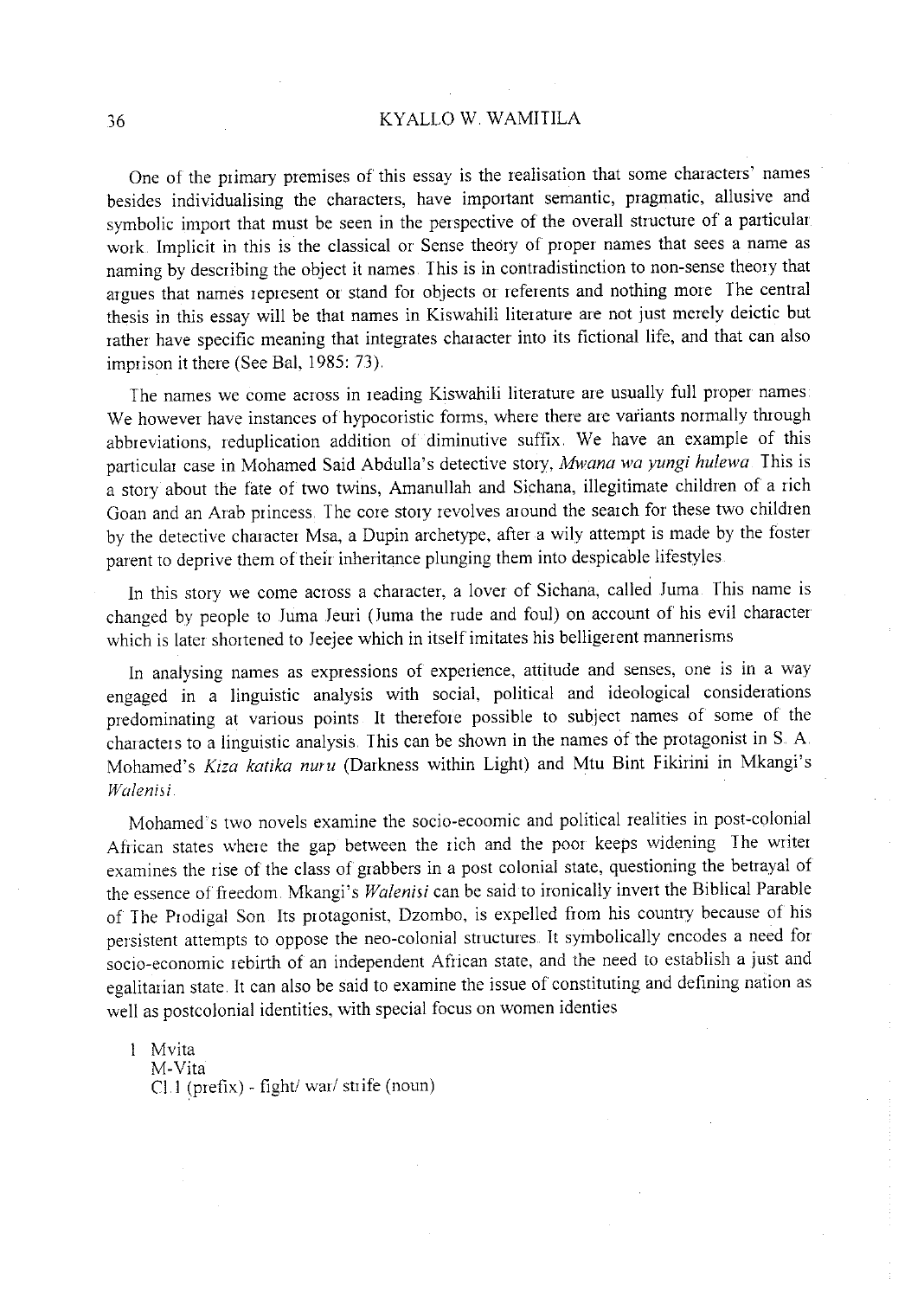# 2. Mtu Bint Fikirini

M- tu- bint - fikirini.

Cl I (prefix) man/humane being-lady-fikirini (lit ponder/think-pi)

The two names may be interpreted in a number of ways i.e. the semantic possibilities are varied In the case of Mvita, it is possible to see the name as encoding the traits of fighting, rebelling, questioning and being ready to take up arms to defend oneself and his like- in the case of the novel, class. The writer's very choice of this name therefore seems to foreground the theme of fighting unjust systems which is a central thesis in the novel.

It is even much more clearer considering that the villain in the story, the hero's own father, has a name that invites such a reaction, Bwan Juba (Mr./Sir Arrogant). Another equally significant reading can be based on Zawawi's rendering the name Mvita as "full of life" though in her context it is a woman's name The reading draws parallel to the Latin word for life vitas though this does not mean I imply an etymological connection, although I would not rule it out anyway. By naming the character as it does, the text points or comments upon its fabula from the point of view of the narrator/ author.

The same can be noted about E. Hussein's eponymous hero Kinjeketile. E. Hussein's characterisation of his protagonist is based on the historical Kinjeketile who played a big role in the Maji Maji Rebellion in I anzania (then I anganyika) in colonial times

One of the most basic qualities about a name is the relationship with a particular culture, **this is \vhat can be termed as the social contextuality of naming, The choice of names reveals**  the ethnic society which inhabits the fictional works' recognised setting. Most cultures attach a lot of significance to names. A number of African societies have aphorisms, proverbs and proverbial sayings that say the name reveals the child The Yoruba believe that *Oruko ni ro omo*, the name reveals the child (Adejare 1992: 44) In literary analysis, one can talk of the name revealing the fictional character

A creative wiiter may use a name that situates a particular fictional character within a specific and identifiable cultural setting. This is a fact that constitutes an important structural element in achieving fictional verisimilitude of the work In certain cases, characters are given names that reflect on certain physical features in them, reflect particular nuances or tell us something about the birth A good example of the latter is in Farsy's cultural-ethnographic novella, *Kurwa na Doto.* (Kurwa and Doto)

This is a story whose plot is built around the lives of twins. The first is called Kurwa while the second is Doto The Kiswahili name *Kurwa* means the first of twins while the second is named *Dolo* The tendency in Kiswahili to use creative names that reflect outright the character traits of the individual fictional characters has actually become one of the defining markers in literary characterisation and one that can be said to reflect the polarisation of goo<sup>d</sup> and bad identified with by Northrop Frye in his *Anatomy of criticism* and associated with the what he identifies as romantic, or what I would prefer calling urmimetic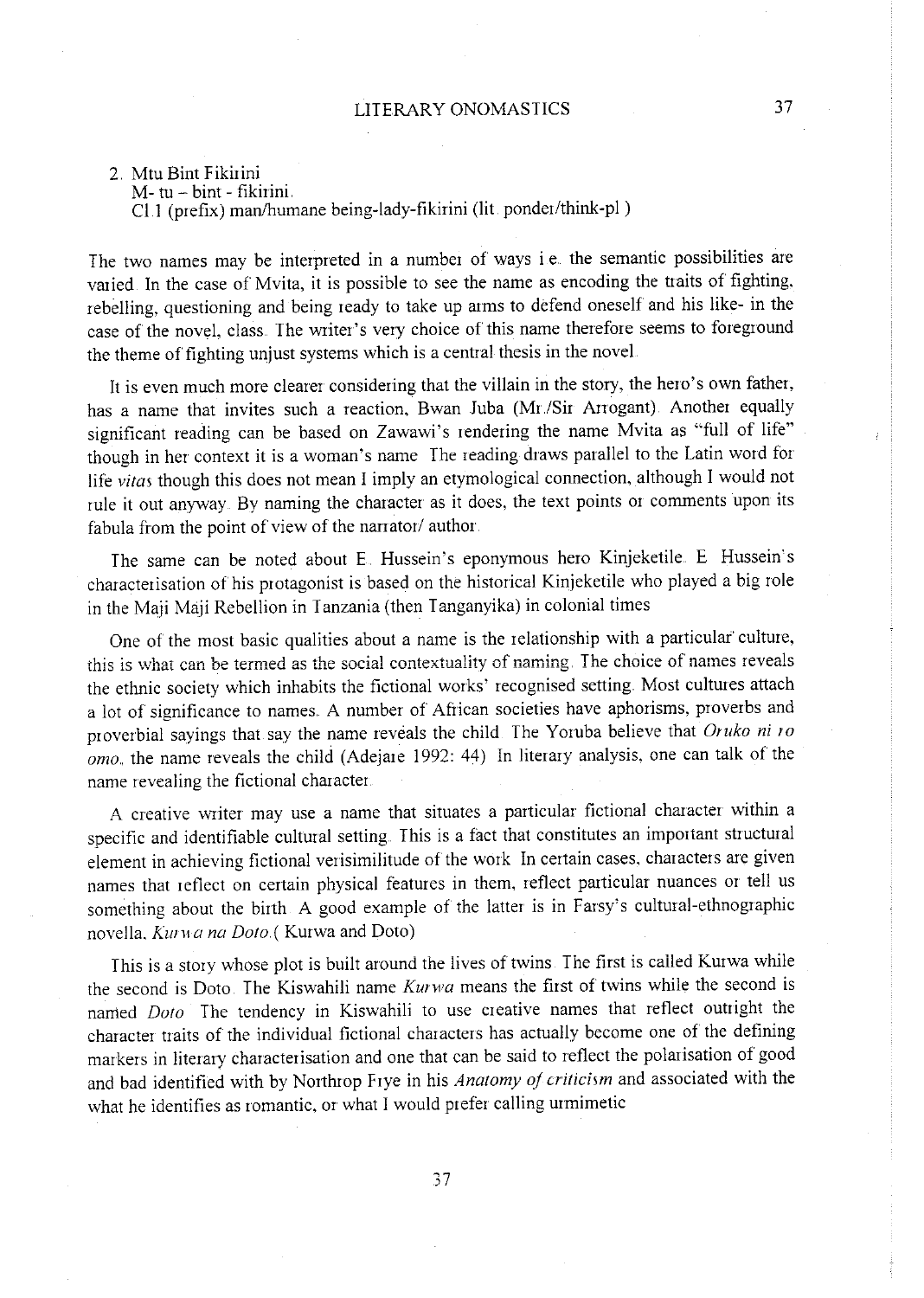#### 38 KYALLO W. WAMITILA

Kezilahabi's choice of a number of his characters' names in his fictional works helps situate them in his native Kerewe island in Tanzania as does Aniceti Kitereza's magnum opus *Bi Bugonoka na Bwana Myombekere,* (Mrs Bugonoka and Mr Myornbekere) equally set in Kerewe. The latter is a cultural novel that revolves around the lives of Myombekere and his wife Bugonoka and their continued attempts at begetting children.

The encyclopaedic story later shifts to the children they later get Kitereza narrates this epic story against the background of the rich Kerewe customs and traditions. In the case of Kezilahabi, the name *Nagana,* used in his *Nagana* and *Mzingile* (Labyrinth), refers to a beautiful and attractive lady imbued with some trickster elements something that is noted in the very characterisation of the figure in the two works. Kezilahabi's two works, *Nagana* and *Mzingile*, are polymorphic novels with the metaphysical quest for self-knowledge, meaning of life and understanding as the main structural principle. The meaning of the name Nagona is crucial in the characterisation of this Nietzschean figure

In some cases, a character's name may serve as an important plot device This is an issue that was raised by Aristotle in *Poetics* by commending that in comedy .the writer constructs the plot on lines of probability, and then inserts characteristic names while writers of tragedies keep to real (historical) names It is arguable that the deciphering and comprehending of the name Rosa Mistika, in E Kezilahabi's *Rosa Mistika*, as rose mysticus or mysterious rose sets the reader asking questions that border on causality and hence plot related questions The argument here is that the very name itself is a herrneneutic enigma **v;hich raises certain suspense on the part of the reader The writer actually encapsulates the**  vicissitudes of his protagonist's name in the very name he chooses for her

If we take an example of Kezilahabi's Nagona in his novel referred to earlier, we as readers may ask ourselves who Nagona is, what did she do, why and what happened. These questions can be answered in the plot of the work because they, as we have noted, by their very nature imply the principle of causality

Another important aspect of names is related to the concept of place 01 setting Setting refers to the spatia-temporal circumstances in which the events of a narrative occur. One can approach names of literary characters as pointers to the social, economic and political setting in which they find themselves In this particular case the name becomes a marker of particular quality associated with a fictional character

The name Dude in S A. Mohamed's oxymoronic *Asali chungu* (Bitter honey) belongs to this particular group It helps situate the protagonist within the poor environment in which he is raised as well as, by extension, ingraining markers of the poor It is possible to see this particular name as a strategy that also helps the writer to create or set the general tone and mood of this novel Mohamed's choice of characters in a number of his works seems to point towards social realities in the actual settings of the works. For example in Zanzibar and Pemba, the writer' native home, the use of a name that has Arabic connection or with a heavy Arabic toning is important in social categorisation.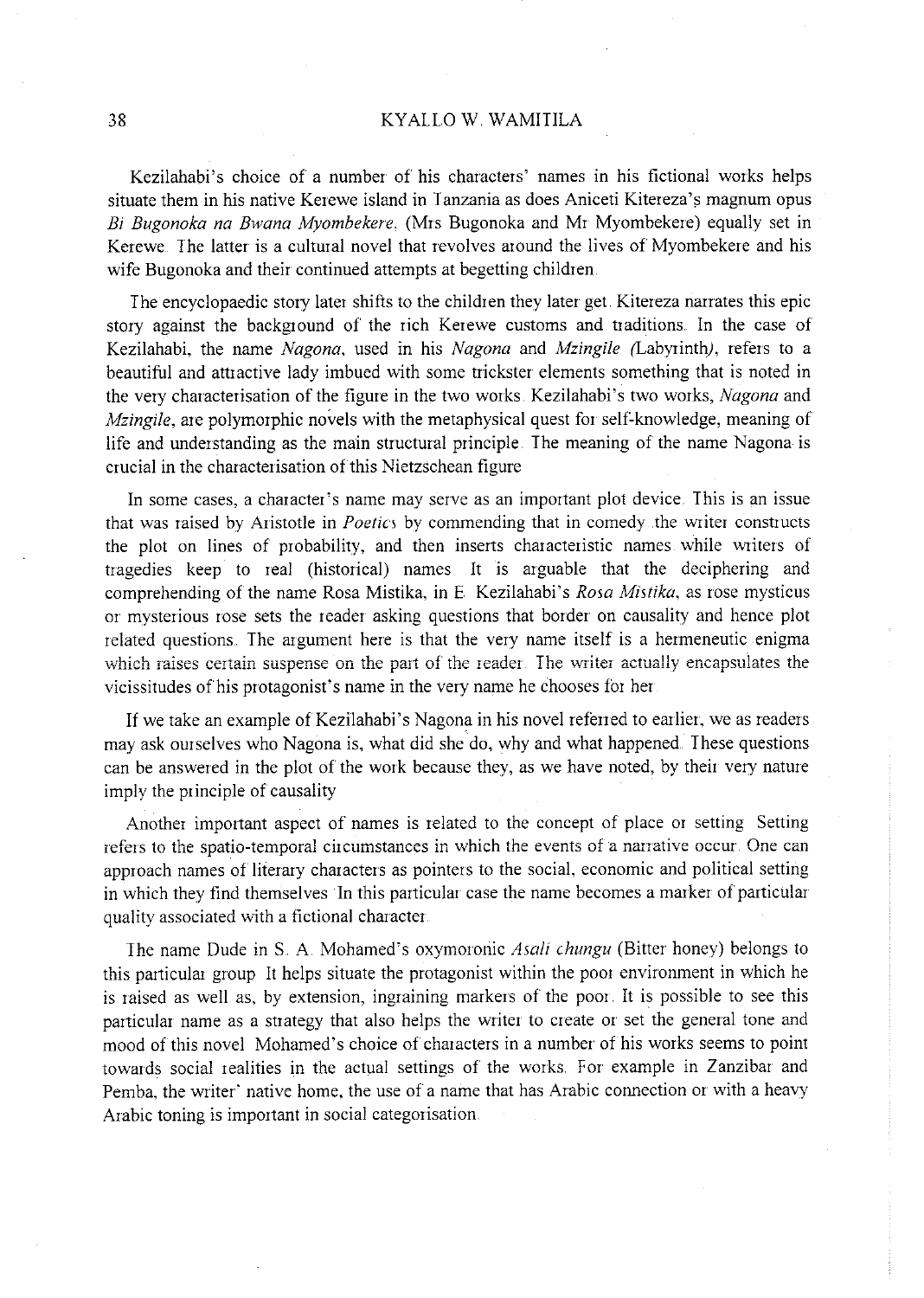One can therefcne see naming in this context as an important signifier or seme, to use Semiotic term, that contribute into the stylistic as well as thematic isotopes which the writer uses consciously or subconsciously We notice this particular quality in *Dunia mti mkavu,*  (The World is a dead wood) a novel whose story revolves around five brothers of the Jaku family One of the brothers however drops his name adopting Farouk Hilal, a name that he feels commensurates with his present socio-economic setting, compared to his poor brothers

The choice of the new name enables him, at least he thinks so, to shed the murky image of his brothers adopting a different *weltanschauung* as it were In this particular case, the name becomes an important class tag, to say the least. This is also noticeable in Mohamed's slow moving *Kiza katika nuru.* In this novel the second wife of the story' villain, Bwan'Juba, is called Bi Khatilyy compared to the first poor wife condemned to isolation and her fate after being neglected by the husband something encapsulated in her very name Kudura (Fate/ God's wish)

In the introductory part of this paper, I referred to Katama Mkangi's satirical novel *Walenisi* The choice of the names in this particular novel is reflective of the issue discussed in the foregone. This is however much more apparent in the strange land-Walenisi- where the hero is condemned to by his native cruel land The writer's desire is to portray a society in which there is complete freedom, no discrimination based on either class or gender. there is equality. In short, the writer wants to show a complete opposite, or much more precisely antithesis, of the hero's native home metaphorically referred to as hell In order to foreground **this particular quality, the \vriter chooses names tha! reflect on some of these quaJitjes** I he name provided in the introductory part provides an apt example

In the foregone, I mentioned that there is a tendency by writers to use allegorical names that reflect on important traits of a character The same can be said or observed with irony and humour. Lanham makes a very important observation that can serve as the point of departure He notes:

From the literary critic's point of view, irony and allegory ought to bear some relation. since irony is clearly a particular, 180-degree reversed, instance of allegory's double meaning That is, he ironist depends on an allegorical habit of mind in his reader, a habit that will juxtapose surface and real meaning (Lanham 1991: 93).

If we juxtapose the meanings of names as Lanham notes, we will certainly see how Kiswahili creative writers use irony in their naming of fictional characters A good example is Kezilahabi's *erziehungsroman, Rosa Mistika* In this novel, one name strikes us: Deogratias. the old man who at one time is Rosa Mistika's lover.

This name can also be seen against that of the anti-hero in Kezilahabi's second novel, and maybe Kiswahili literature's first intellectual novel, *Kichwama;i* (Idiot): Deusdedit Kazimoto. These names remind us of what in psychology is called bi-stable or perceptual illusion, in which something appears different depending on what angle you look at it The bi-stable illusion in these names lies in their seemingly merely showing mere Catholicism in their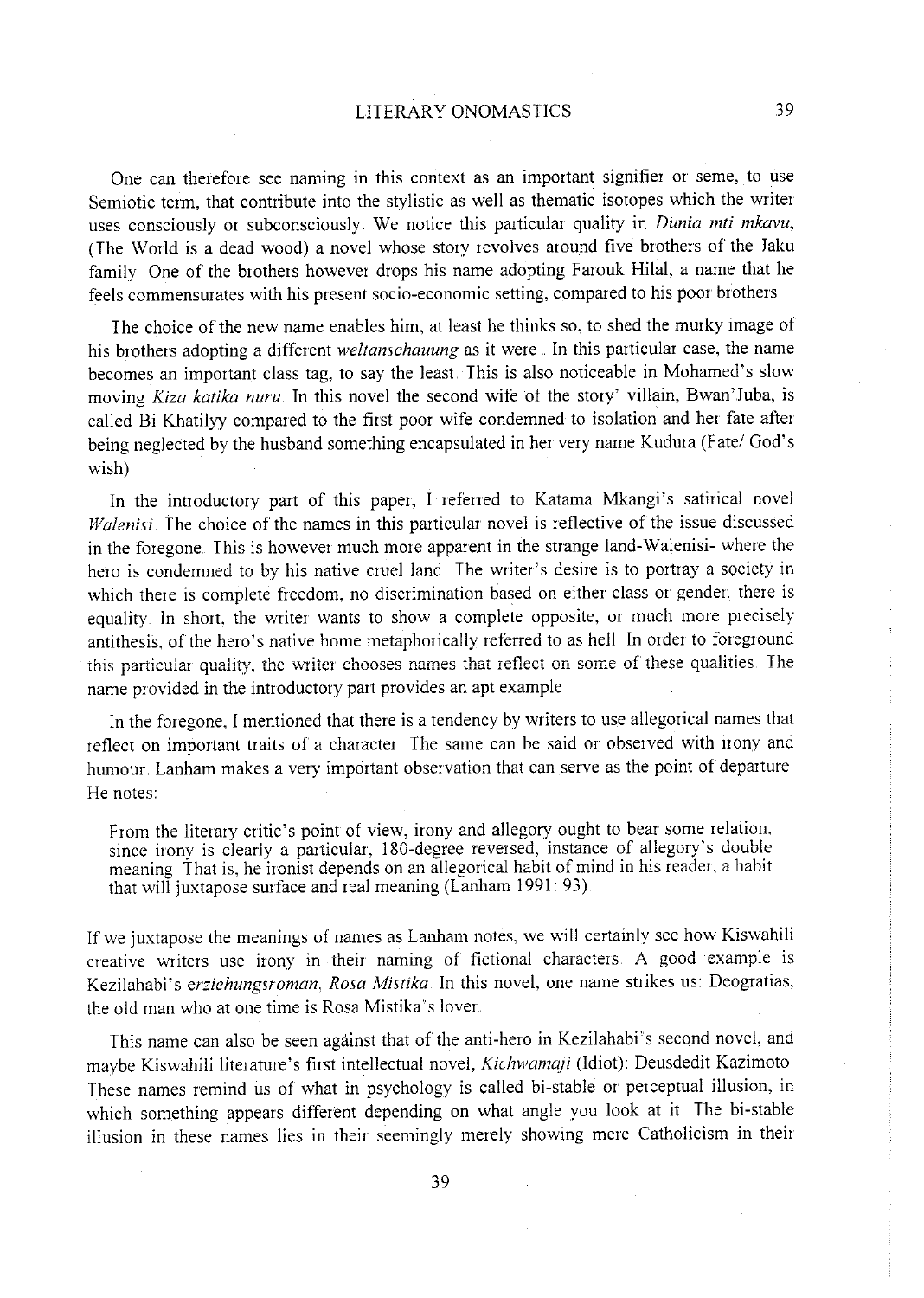surface structure, while their deep meaning point to something else. Deogratias is derived from Latin *(Deo-God* and *gratias-thanks* ) The name therefore can be translated as Thanks to God If we were to take this particular name as an attribute of the character, we notice the irony implied by looking at his immoral habits of enticing young school girls like Rosa Mistika, the protagonist of the novel

Kazimoto's name - Deusdedit - provides a much more interesting, if intriguing, case. The forename has a Latinate etymology meaning an "addicted god." We as readers are likely to ask ourselves to what this character is addicted Is it the pursuit of the meaning of life within the existentialist view in the novel? Does he really live up to the attributes of a god or even match the robustness captured by his second name Kazimoto (Lit: <sup>I</sup>ough and quick work) The answer to these questions is in the negative considering how the character loses faith in life so easily ending up in committing suicide. These two names can therefore be seen as part of the pathetic pattern in the novel, they form an element of the pathetic plot structure.

We also notice this particular case in Kezilahabi's in his choice of names fourth novel *Gamba la nyoka* (A snake's skin). The main characters in this novel are Mambosasa and Mamboleo, young revolutionary graduates of the University of Dar Es Salaam who are eager to participate in the implementation of Ujamaa villages They are however depicted as naive and ignorant of even the most current issues in their Tanzanian society In the same work, we are struck by the name of the religious hypocrite Padre Mandevu- allegorically called Pastor Emptyhead- who makes out that he understands the African mind as well as politics welL something which the writer negates by showing character

A case of humour is seen in the choice of the name Makoroboi in Kezilahabi's aesthetically powerful *Dunia uwanja wa fujo* (The world is a stage of chaos) This is a petty village thief who steals and seeks refuge from Tumaini (the name ironically means 'hope') the main character of this novel that examines the implementation of Ujamaa mode of socialism in <sup>I</sup>anzania The humour implicit in this name is provided by what can be called its phonolexical quality This refers to the inherent quality of the name to recall in the reader's mind words that sound the same or are closely related in terms of the sounds. Some of these include *korokoro*  (prison/ remand) *koroga* (intermix) *korofindo(* an old type of a gun) It may be instructive to note that this particular name relates with a word used in a number of Bantu languages for a poor traditional tin lamp (koloboi). This name, as one may note even about a number of others, therefore brings with it some humour, making it a comic - better still grotesque name irrespective of what it describes. The name can naturally be taken as pointing to the background of the character. There is also the sense in which one can argue that the choice of name may serve to show, or maybe remind us, of the author's feelings about this particular character

In literary works written within what I would call, following Michael Foucault, moralist episteme like the first generation of Kiswahili prose works, a character name serves as a very important device of theme or articulating the central thesis of the work This is what I prefer calling the teleological principle in naming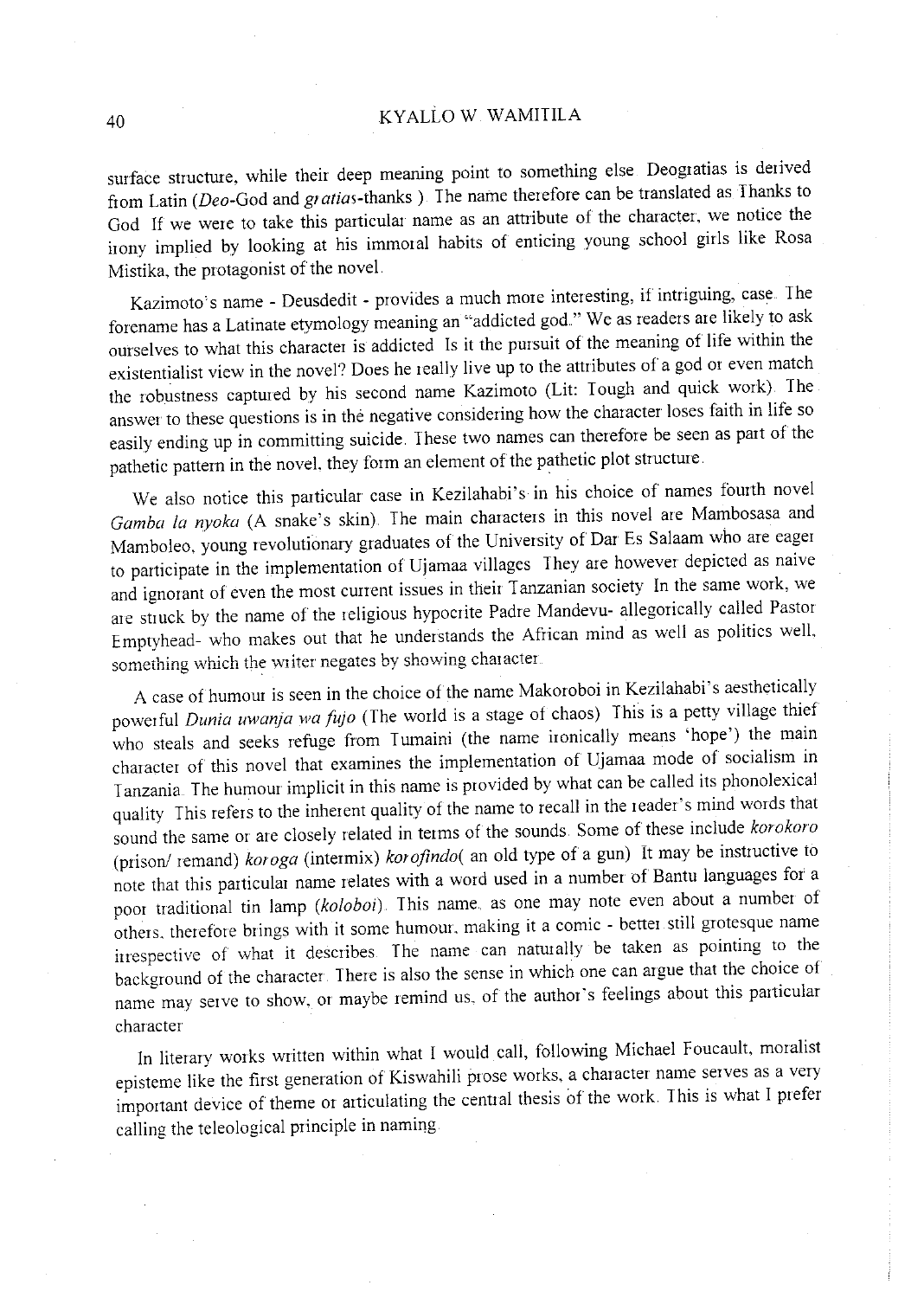# LITERARY ONOMASTICS 41

In such works, which can be exemplified with the moralist tales of Shaaban Robert, the central theme is to show that the good defeats or overcomes the bad. In order to foreground this particular thesis, characters tend to be clearly divided into two main groups, the good and the bad. In fact some of the works that fall into this category highlight this particular element in their very titles A good example of this quality is Ali Jamaadar's *Mui huwa mwema* (The bad becomes good).

Most of the characters one comes across in these works, for example, Shaaban Robert's, have names that point to the moral divide in which they find themselves In *Kusadikika.* we have Karama (miracle/ God's actions) Buruhani (power of God, one who gets whatever he prays for), Fadhili (kindness, favour; benefit) Kabuli (sanction; assent) and Ridhaa (contentment; acquiescence). Karama in this novel, is condemned for his desire to institute legal studies, while the other characters are all imprisoned after undergoing strenuous journeys in service of their country. They gather progressive ideas that are castigated by the regime in their native country Kusadikika. The story's denouement ensures that the good characters overcome the bad actualising the teleological principle mentioned above.

Katama Mkangi's choice of names in his post-colonial novel *Walenisi* resembles Shaaban Robert's *Walenisi* as noted, examines oppression and dictatorship in a post colonial setting against a background of a successful, Marxist -socialist state This is the country where the hero of the story, Dzombo, lands after he is condemned to die through a rocket in his native home. The name of the novel is actually the name of the "strange country" and is itself an **acronym meaning ''they are like us or v..re are together with them** "

The characters we come across in this strange land, have symbolic and allegorical names reflecting on their humanity, care, love and understanding The ethos of classlessness is captured by the prefixing of *mtu* (human being) to all the names This is an ideological strategy that the writer uses to show how the people in this society have redefined their selfidentity as it were It therefore serves to show both psychological as well as linguistic detachment from the previous regime as well as rejection of its description and perception of human beings

One can actually argue that the failure to stick to normal naming system may be questioning the very basic (mis)use of the power of naming. It is instructive to note that the nev. mode of naming in Walenisi, symbolised by the affixing *mtu,* come after the society has undergone a transformation. This is therefore an element of what can be seen as post colonial re-writing of history. Seen from this point of view names therefore become a site of empowering self-definition. [re]asserting one's identity by abnegating imposed descriptions

A character's name can be used as a motif in a particular work. In Kezilahabi's works. names tend to encode certain philosophical or ideological ideas that are central in the existentialist thinking permeating his creative writing In majority of his novels, Kezilahabi portrays life as a complex labyrinth that cannot be understood easily This labyrinth motif recurs in the writer's works right from the first, *Rosa Mistika* to the most recent polymorphic *Mzingile*, in which it is actually encoded in the very title itself.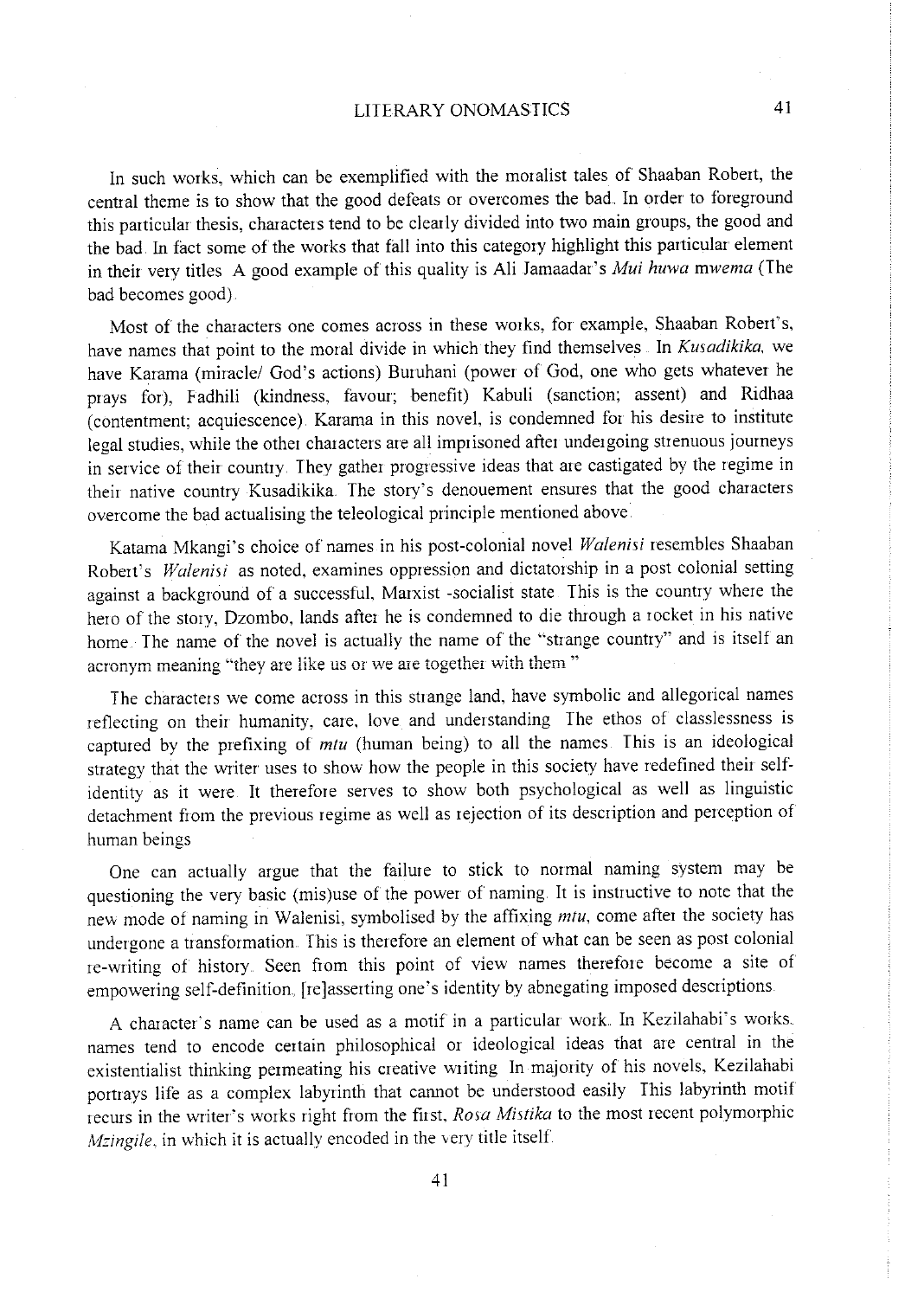# 42 KYALLO W WAMITILA

We can actually identify the name Rosa Mistika (which may be interpreted as mysterious rose) as encoding this particular motif. However, this is not the only interpretation we can have for this name The choice of the name may reflect the author's attitude to Catholicism. It may be worth noting that the writer spent 14 years in the seminary. Seen in this light, this name acquires a heavy ironical tone, considering the position of Rosa Mystica in Catholic church

A similar case is seen in Shaaban Robert's *Utubora mkulima* (Utubora the farmer). This is a bucolic romanticist novel in which the main character, Utubora Mkulima, opts for life in the country side rather than staying in the town. The farming occupation is echoed by his second name Mkulima (Lit: Farmer) while the first encodes an important thematic motif of humanity that informs all his creative works ..

All narratives or stories, whether literary or otherwise, are told fiom a perspective of <sup>a</sup> particular person The issue of point of view in literature has been discussed expansively by Russian Boris Uspensky in his *A poetics of composition* In discussion of point of view, critics make a difference between external and internal point of view. This is in relation to the story or narrative. The perspective may therefore be internal to the story or external to it.

Striking examples of the use of names *vis a vis* point of view variation are offered by Gabriel Ruhumbika's *Miradi bubu ya wazalendo* (Invisible enterprises of the patiiots), a historical novel that scans through Tanzania colonial and post-colonial realities. The approac<sup>h</sup> adopted in this novel however tilts it into a documentary novel. In this novel the name of one of the central characters changes to reflect the different viewpoints The story's viiiain Nzoka Mwakulanga adopts different names at different times to reflect his socio-economic placing at a particular time. The *very* choice of the different names for this character points to the use of names as a sarcastic or even satirical strategy, a feature also apparent in E. Kezilahabi's creative writing

In the foregone part, I mentioned the change of names in the strange land that Mkangi's hero. Dzombo, in *Walenisi* lands The most striking element as noted is the prefixing of *mtu* to all the names. including Dzombo's The point of view adopted here is intemal and one that also reflects ideological elements seen on the broader context of the novel

Earlier I mentioned the case in *Mwana wayungi hulewa* in which a character's name-Juma is changed to Juma Jeuri then later clipped to Jeejee, a fact that would show a different point of view from some of the characters who use the original names. The choice of the clipped form of the name shows that the addresser is adopting a different point of view from the one who uses the neutral form Juma.

The discussion in the foregone has been confined to works of literature that have characters with clear proper names However, we have instances of experimental works in which characters remain names through out A classic example in African literature in Ayi Kwei Armah's *The beautyful ones are not yet born*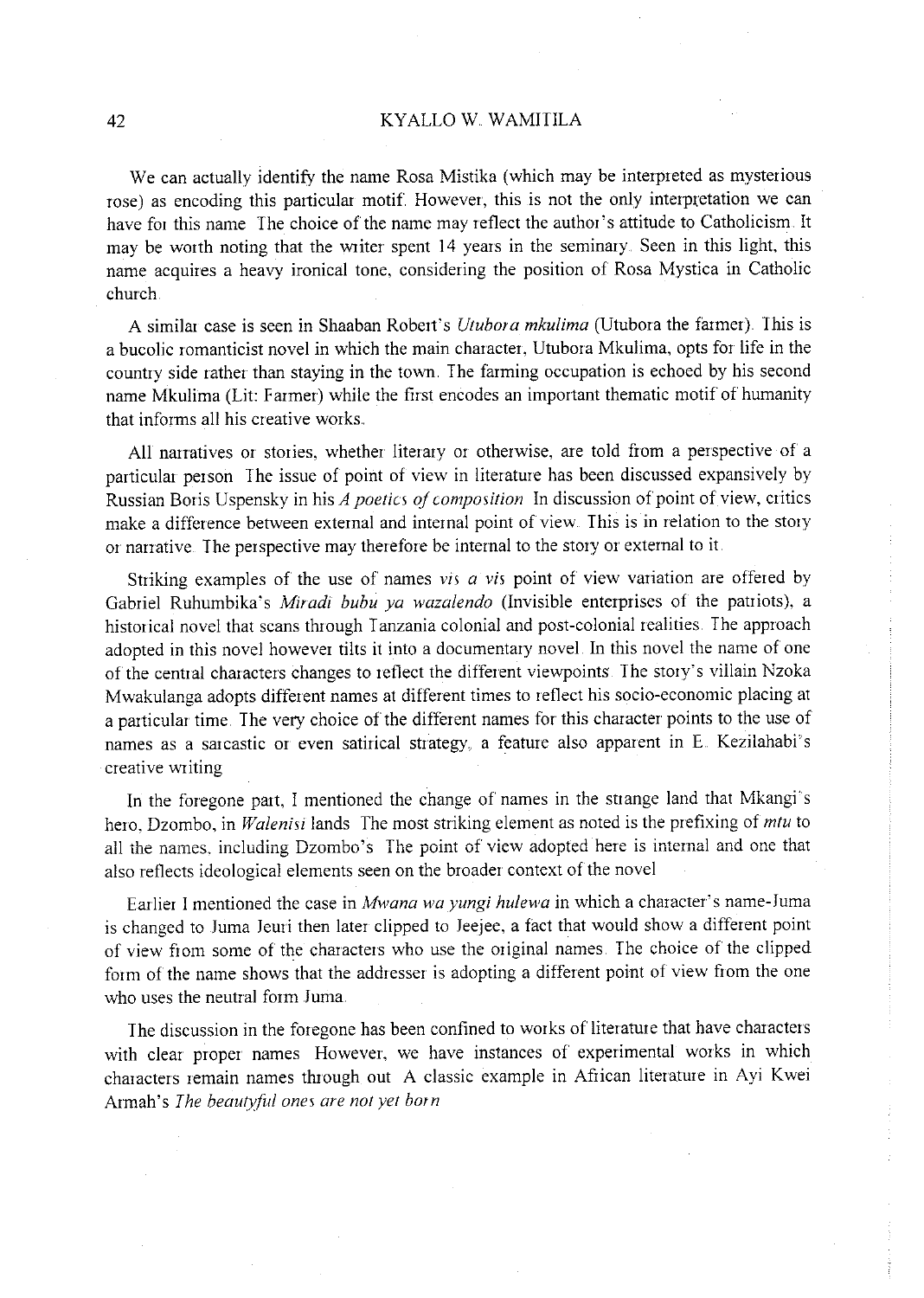In Kiswahili literature a good example in Kezilahabi's *Nagana* and *Mzingile* These are polymorphous novels which examine the quest for truth and meaning in life. In both novels, the character that personifies the search is simply "mimi" (I). In this novel we therefore have only pronominal presence in place of proper name. It may be possible to explain Kezilahabi's opting for anonymous character on the basis of the universalistic nature of the question that informs the search in this novel. In fact the hesitancy and reluctance which a number of writers show in making authorial pronouncements is reflected in the penchant to suppress names. Kezilahabi's novels can actually be considered as experimental fiction in their preference of anonymity and the high pronominal presence, a case of pronominal foregrounding

In the discussion, we have noted the tendency to polarise characters into good and bad and <sup>g</sup>ive them characteristic names This is not confined to Shaaban Robert's creative works but features in works of a number of Kiswahili creative writers in varying degrees This method is a useful symbolic device and has an important thematic role. It may however be worth noting here that when a writer describes and names a character in a given way, the fixed nature of the may end up endangering the freedom to change of the individual character character as already noted in the foregone A character may be more than the name encapsulates

In this paper an attempt has been made at showing how the use of names in Kiswahili literature is crucial This becomes even more apparent considering most of the Kiswahili creative writers come from societies that attach a lot of significance to names and naming An **undetstanding of the meanings of characters' names conveys better theme, events as well as**  adding characterisation. Names play a big role in the general fiamework of the whole story The use of meaningful names appears to be teleologically, thematically and , sometimes even, ideologically, significant serving a foregrounding or a defamiliarising role They do allow the write to weave and create a more powerful symbolic strategy.

In conclusion. we can therefore note that the method as well the process of naming or coming to recognize a name is intimately and intricately associated with not only the production of the individual nanatives but also with the subsequent process of reading the resultant nanative Names of literary characters in majority of Kiswahili literary texts are important nodal points where aesthetics and teleology come to converge

#### **References**

Abdulla, M.S. 1976. *Mwana wa yungi hulewa*. Nairobi: East Africa Publishing House.

Adejare. 0 1992. *Language and style in Soyinka* lbadan: Heinemann Educational Books.

BaL M 1985. *Narratology Introduction to the theory of narrative* Toronto/ Buffalo/ London: University of Toronto Press

Farsy, S 1958. Kurwa na Doto. Nairobi: Kenya Literature Bureau.

Frye .. N 1957 *Anatomy of er iticism:* London: Penguin Books